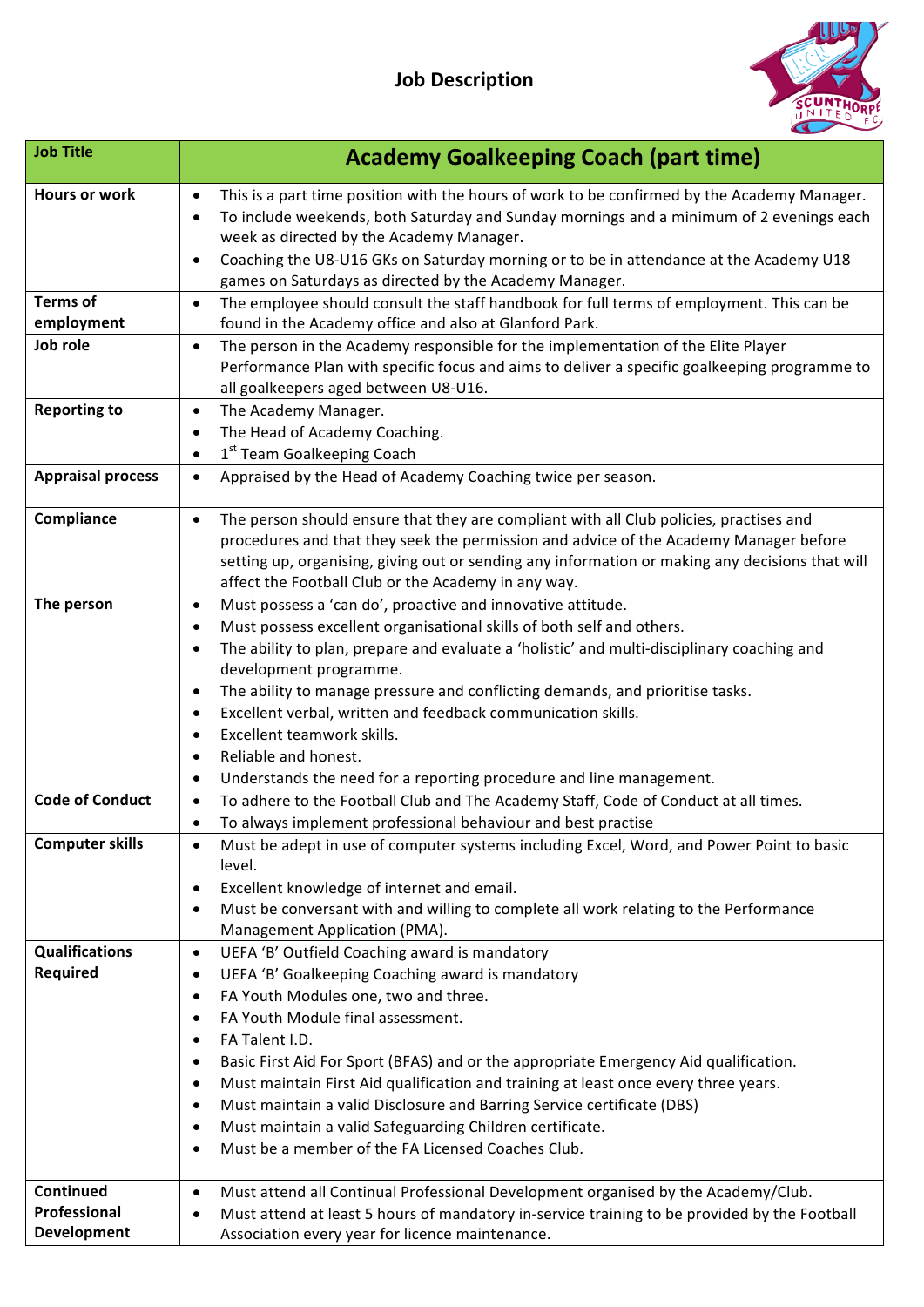|                                    | Must attend all Football League C.P.D events.<br>$\bullet$                                                                                                          |
|------------------------------------|---------------------------------------------------------------------------------------------------------------------------------------------------------------------|
|                                    | Must attend any other C.P.D. events as directed by The Academy Manager.                                                                                             |
|                                    |                                                                                                                                                                     |
| <b>Feedback and</b>                | Feedback in writing at the Academy Management Team - end of month meeting regarding the<br>$\bullet$                                                                |
| Multi-disciplinary                 | development and progress of all goalkeepers in each development phase.                                                                                              |
| meetings                           | Attend both the Foundation and Youth Development Phase 8/12 weekly meetings and<br>$\bullet$                                                                        |
|                                    | provide feedback to the Phase Lead Coaches, Head of Coaching and Academy Manager.                                                                                   |
| Communication                      | Demonstrate a professional manner and excellent communication and personnel skills.<br>$\bullet$                                                                    |
|                                    | On a weekly basis, provide verbal feedback to the Head of Coaching and Academy Manager<br>$\bullet$                                                                 |
|                                    | on all aspects of the Goalkeeping programme and act on any matters arising or as instructed.                                                                        |
|                                    | Communicate regularly and effectively with all Academy coaching staff and develop good<br>$\bullet$                                                                 |
|                                    | working relationships with all staff whether full or part time.                                                                                                     |
|                                    | To be responsible for clear communication between you and Players, Parents, trialists and any<br>$\bullet$                                                          |
|                                    | other person's or bodies as appropriate or as directed so as to avoid any problems, confusion<br>or communication breakdowns.                                       |
|                                    | Keep accurate, up to date and well informed records that adhere to Football League and<br>$\bullet$                                                                 |
|                                    | E.P.P.P. rules and regulations and also meet Scunthorpe United requirements.                                                                                        |
|                                    |                                                                                                                                                                     |
| Club & Academy                     | Ensure that you understand and implement the Philosophy, Culture, and Values of the<br>$\bullet$                                                                    |
| Philosophy,                        | Football Club and the Academy at all times.                                                                                                                         |
| <b>Culture, Values</b>             |                                                                                                                                                                     |
| <b>Vision</b><br>Performance       | Set and review GK targets and ensure that you meet the Goalkeeping targets each season.<br>$\bullet$                                                                |
| <b>Targets</b>                     |                                                                                                                                                                     |
| General                            | Undertake all administrative duties connected to the Goalkeeping programme in all age<br>$\bullet$                                                                  |
| Administration                     | groups as and when required to ensure all matters are completed in an efficient manner.                                                                             |
|                                    |                                                                                                                                                                     |
| Monitoring of your                 | To keep accurate and up to date records of your attendance at training and games and feed<br>$\bullet$                                                              |
| own activity                       | this back to the Academy Secretary on a monthly basis by the completion of a monthly time<br>sheet to assist in monthly payment records and your pay claim.         |
|                                    |                                                                                                                                                                     |
| The responsibilities               | To attend all fixtures in the Foundation, Youth Development and Professional Development                                                                            |
| of the Goalkeeper                  | Phase games programme. This includes both Saturdays, Sundays and any midweek fixtures                                                                               |
| Coach                              | observing both home and away games equally or as instructed.                                                                                                        |
|                                    | To ensure that all Goalkeeper development training sessions run effectively, are planned,<br>$\bullet$                                                              |
|                                    | and delivered as per the Academy Philosophy and GK development programme.                                                                                           |
| <b>Holistic</b>                    | Implement a Goalkeeper development programme and curriculum of work that is age specific<br>$\bullet$                                                               |
| Development                        | and addresses the player's needs from a technical, tactical, physical, psychological and social                                                                     |
| Programme                          | perspective.                                                                                                                                                        |
| <b>Technical, Tactical</b>         |                                                                                                                                                                     |
| Physical, Social,<br>Psychological |                                                                                                                                                                     |
| Coaching -                         | Work closely with the Phase Lead Coach to ensure that the age groups weekly technical<br>$\bullet$                                                                  |
| <b>Technical Hours</b>             | coaching hours meets the requirements of the E.P.P.P and of Category 3 status.                                                                                      |
|                                    | U9, 10, 11 GKs must achieve 3 hours of technical contact time each week<br>$\bullet$                                                                                |
|                                    | U12 & 13 GKs must achieve 4 hours of technical contact time each week<br>$\bullet$                                                                                  |
|                                    | U14 GKs must receive 5 hours of technical training each week.<br>$\bullet$                                                                                          |
|                                    | U15 and 16 GKs must receive 6 hours of technical training each week.<br>$\bullet$                                                                                   |
| <b>Playing time</b>                | Ensure that all Goalkeepers in the three phases have access to at least one game per week<br>$\bullet$<br>and subject to fitness play in at least 50% of each game. |
|                                    | Ensure that all playing time is recorded on the player's performance clock and that the<br>$\bullet$                                                                |
|                                    | goalkeepers are rotated and have an opportunity to start the game if they did not start in the                                                                      |
|                                    | previous game.                                                                                                                                                      |
|                                    |                                                                                                                                                                     |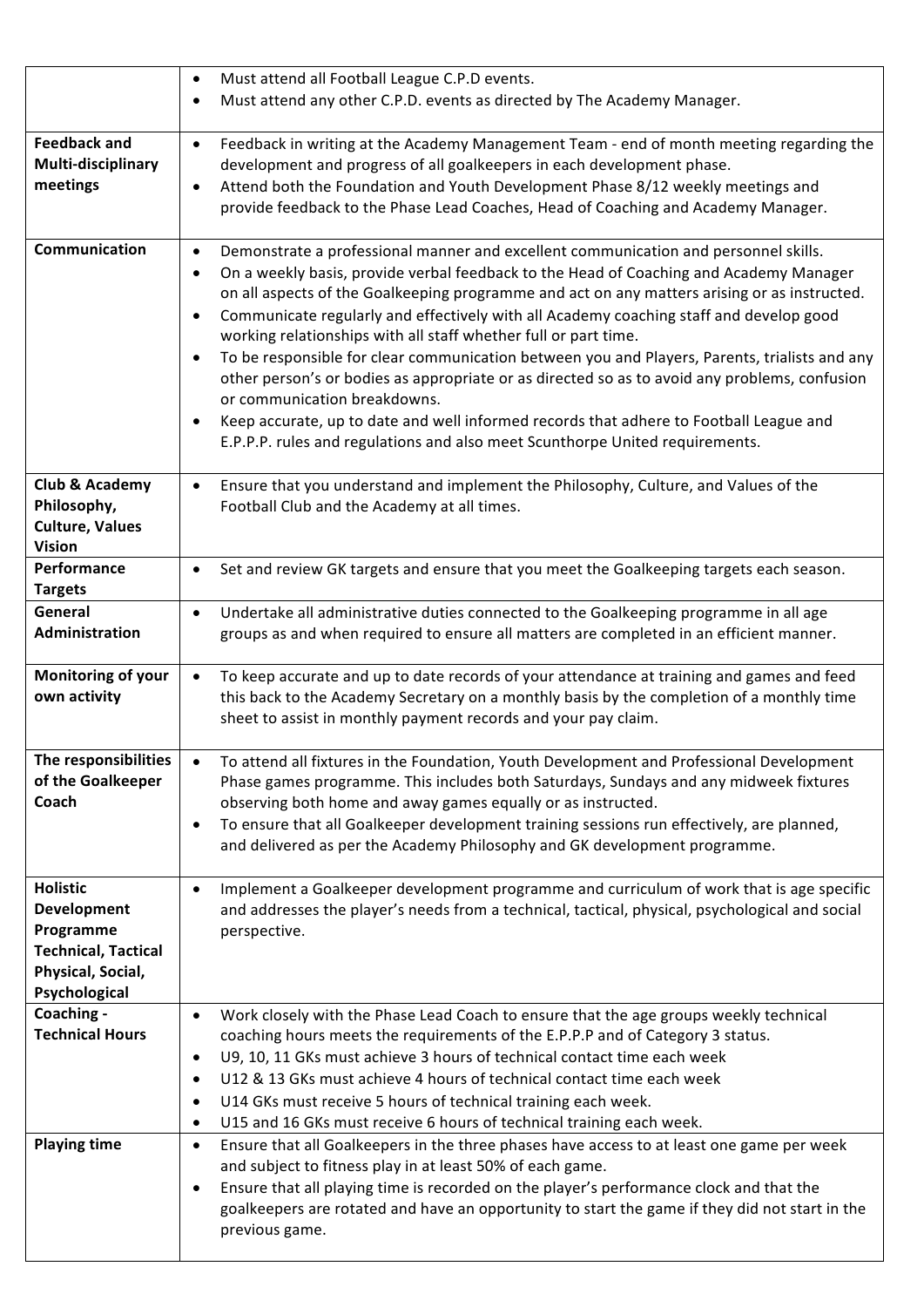| Players- playing<br>up/down                             | No Goalkeepers to play up or down an age group unless permission is given from the<br>Academy Manager first.                                                                                                                                                                                 |
|---------------------------------------------------------|----------------------------------------------------------------------------------------------------------------------------------------------------------------------------------------------------------------------------------------------------------------------------------------------|
| <b>Performance Clock</b><br><b>PMA</b>                  | Ensure that you record and update all goalkeepers playing time on the PMA.<br>$\bullet$                                                                                                                                                                                                      |
| <b>Player profiles</b>                                  | Develop Goalkeeper player profiles that are age specific that indicate the attributes required<br>$\bullet$<br>for the Goalkeeper in technical, physical, tactical and psychological areas.                                                                                                  |
| <b>Terminology</b>                                      | Ensure that you understand and are aware of your terminology, words, terms or phrases that<br>$\bullet$<br>you use to communicate to or with the Goalkeeper players. This should be evident in both<br>coaching and the games programme.                                                     |
| <b>Diet &amp; Nutrition</b>                             | Work closely with the Head of Sports Science and ensure that all Goalkeepers are aware of<br>$\bullet$<br>their diet & nutrition and are slim, athletic and agile.                                                                                                                           |
| <b>Learning Styles</b>                                  | Ensure that you address and use each of the different learning styles with the players. Guided<br>$\bullet$<br>Discovery, Question and Answer, Trial and Error, observation and feedback on a regular basis.<br>Command should only be used occasionally and with the older age groups U16+. |
| Macro cycle of<br>training                              | The Goalkeeper coaching programme must be delivered over a 40 week season to meet the<br>$\bullet$<br>macro cycle of coaching. This will meet the requirements of Category 3 Academy status.                                                                                                 |
| Meso cycle of<br>training                               | The yearly macro cycle of coaching should be split in to 8 weekly blocks of messo cycle of<br>$\bullet$<br>coaching planning.                                                                                                                                                                |
| Micro cycle of<br>training                              | The 8 weekly meso cycle of coaching should be split in to a weekly micro cycle of coaching<br>$\bullet$<br>planning.                                                                                                                                                                         |
| <b>Learning</b><br><b>Objectives</b><br><b>Coaching</b> | Ensure that individual Goalkeeper learning objectives that are linked to the coaching<br>$\bullet$<br>programme are clearly communicated to the GKs before every coaching session.<br>Coaches should also evaluate every GK coaching session.<br>$\bullet$                                   |
|                                                         |                                                                                                                                                                                                                                                                                              |
| Learning<br><b>Objectives</b>                           | Individual Goalkeeper learning objectives should be clearly and visually displayed and                                                                                                                                                                                                       |
| <b>Individual /Team</b>                                 | communicated to the GK in the changing room before every game.<br>Ensure that set plays out of possession are clearly displayed before every game and that all<br>$\bullet$                                                                                                                  |
| <b>Games programme</b>                                  | Goalkeepers understand their role in the team.                                                                                                                                                                                                                                               |
|                                                         | Ensure Gks are involved in the tactical set play work prior to games<br>$\bullet$                                                                                                                                                                                                            |
| <b>Tactical Set plays</b>                               |                                                                                                                                                                                                                                                                                              |
| <b>Match analysis</b>                                   | The Goalkeeper Coach should develop a library of video clips that are Goalkeeper specific to<br>$\bullet$<br>aid player tactical development and game understanding.                                                                                                                         |
| Create a positive                                       | It is the responsibility of the Goalkeeper Coach to create a positive learning environment<br>$\bullet$                                                                                                                                                                                      |
| Learning                                                | where players are given the opportunity to learn and to express themselves without the fear                                                                                                                                                                                                  |
| <b>Environment</b>                                      | of mistakes, failure or the fear of losing.<br>The environment must :<br>$\bullet$                                                                                                                                                                                                           |
| <b>Players</b>                                          | Offer choices to the players.                                                                                                                                                                                                                                                                |
|                                                         | Be inclusive.                                                                                                                                                                                                                                                                                |
|                                                         | Be player-driven.                                                                                                                                                                                                                                                                            |
|                                                         | Be safe.                                                                                                                                                                                                                                                                                     |
|                                                         | Be enjoyable.                                                                                                                                                                                                                                                                                |
|                                                         | Be challenging.                                                                                                                                                                                                                                                                              |
|                                                         | Be equitable.<br>Give the players ownership.                                                                                                                                                                                                                                                 |
|                                                         |                                                                                                                                                                                                                                                                                              |
| <b>Individual Player</b>                                | Ensure that written Goalkeeper player performance reviews are delivered to the players /                                                                                                                                                                                                     |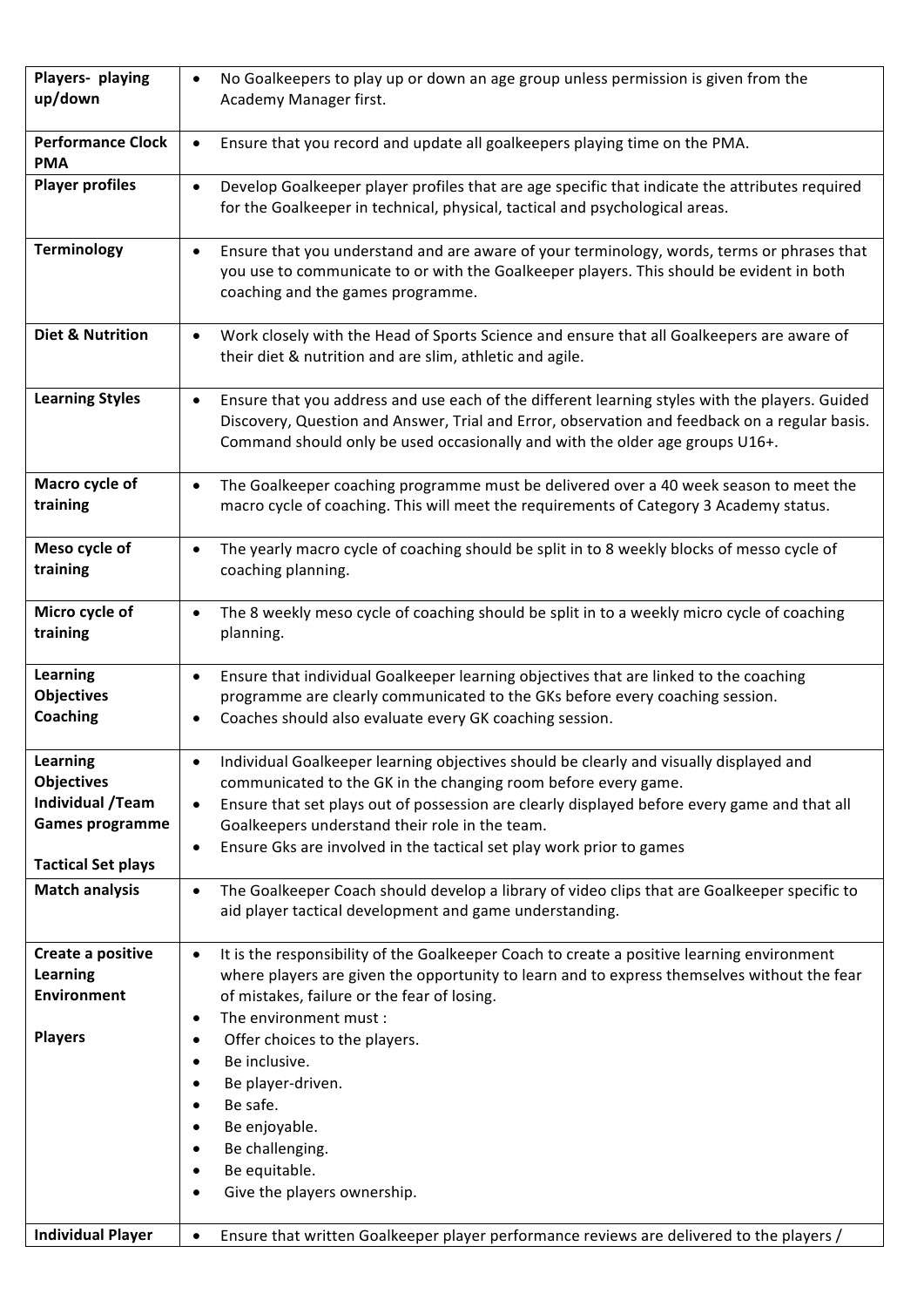| Performance               | parents every 8 / 12 weeks as in the Elite Player Performance Plan rules.                                                                                                                          |
|---------------------------|----------------------------------------------------------------------------------------------------------------------------------------------------------------------------------------------------|
| <b>Reviews</b>            | Player performance reviews must all be completed electronically on the PMA at least 72 hours                                                                                                       |
|                           | in advance of assessment.                                                                                                                                                                          |
|                           | A paper copy should also be printed and kept in the players file in the Academy office.                                                                                                            |
|                           | Player performance reviews must address and indicate technical, tactical, physical,                                                                                                                |
|                           | psychological and social skills development over the previous 8 or 12 weeks.                                                                                                                       |
|                           | Age specific SMART targets must be set for each individual Goalkeeper player and these must                                                                                                        |
|                           | be written in to the players performance review.                                                                                                                                                   |
|                           | All physical testing data must also be included and recorded alongside the previous testing<br>results for comparison.                                                                             |
| Formal                    | A minimum of 2 formal performance reviews should be held every season with the<br>$\bullet$                                                                                                        |
| Performance               | Goalkeeper / age group coach and the player/parent.                                                                                                                                                |
| <b>Reviews</b>            | The Academy standardised protocol should be adhered to in these meetings.                                                                                                                          |
| <b>Transition of</b>      | Work closely with the Foundation Phase Lead Coach and the Youth Development phase Lead<br>$\bullet$                                                                                                |
| players                   | Coach and Professional Development Phase Coach to ensure a smooth transition of                                                                                                                    |
|                           | Goalkeepers between the three phases.                                                                                                                                                              |
| <b>Scouting and</b>       | Liaise with The Head of Academy Scouting & Recruitment to:<br>$\bullet$                                                                                                                            |
| <b>Recruitment of</b>     | Ensure excellent communication with all Goalkeeper trialists parents with regards to trial<br>$\bullet$                                                                                            |
| players                   | periods, start and end dates, where and when to report for training / games and any game or                                                                                                        |
|                           | training cancellations.                                                                                                                                                                            |
|                           | Ensure that there is a Goalkeeper trialist induction process and ensure that every trialist has<br>$\bullet$                                                                                       |
|                           | an induction prior to the commencement of their trial.                                                                                                                                             |
| <b>Trialist induction</b> | Give feedback to the trialist, his parents and the Phase Lead Coach throughout the trial.                                                                                                          |
|                           | Ensure that you hold a 1:1 meeting with the trialist Goalkeeper and his parents at the end of<br>$\bullet$                                                                                         |
|                           | the trial to give official feedback and the decision to sign the player or not.                                                                                                                    |
| <b>End of trial</b>       | Feedback will be in the form of a trialist report identifying the 4 corner development.<br>Work closely with the Head of Academy Scouting & Recruitment to continually recruit better<br>$\bullet$ |
| appraisal                 | Goalkeepers in to the Academy at each age group.                                                                                                                                                   |
|                           | Be receptive to new Goalkeepers coming on trial at the Academy.                                                                                                                                    |
|                           | Ensure that there are no more than 2 Goalkeepers registered per age group per season.<br>$\bullet$                                                                                                 |
|                           |                                                                                                                                                                                                    |
| Birth bias /              | The Goalkeeper Coach should be aware of all players in all age groups who are potentially<br>$\bullet$                                                                                             |
| Late developers           | disadvantaged and are regarded as late developers due to their chronological age.                                                                                                                  |
|                           | These will generally be players born in June, July and August each school year and special<br>$\bullet$                                                                                            |
|                           | consideration should be given to these players late development.                                                                                                                                   |
|                           |                                                                                                                                                                                                    |
| <b>School Holidays</b>    | In every school holiday during the day, liaise with the Academy Manager to organise a<br>$\bullet$                                                                                                 |
| Registered                | programme of Goalkeeper coaching that increases the contact hours of Goalkeepers in each<br>age group.                                                                                             |
| <b>Academy players</b>    | Sign in registers of attendance must be kept on file and extra training hours must be recorded                                                                                                     |
|                           | on the players next Player Performance Review and also updated on the Players Individual                                                                                                           |
|                           | Performance Clock.                                                                                                                                                                                 |
|                           | The Goalkeeper Coach is responsible for the organisation of the coaching programme and                                                                                                             |
|                           | session plans outlining learning objectives must be produced prior to the development                                                                                                              |
|                           | sessions.                                                                                                                                                                                          |
|                           |                                                                                                                                                                                                    |
| <b>Player injuries</b>    | To communicate and liaise effectively with the Academy physiotherapist on all matters<br>$\bullet$                                                                                                 |
|                           | connected with the reporting of injuries and the rehabilitation of any of the goalkeepers.                                                                                                         |
| <b>Coaching</b>           | When not being used all coaching equipment should either be stored in the storage container<br>$\bullet$                                                                                           |
| Equipment                 | or kept with the GK coach on a daily basis.                                                                                                                                                        |
|                           | Under no circumstances should equipment be stored in the Academy office.<br>٠                                                                                                                      |
|                           | Ensure that all equipment and coaching uniform is returned to the Academy at the end of the<br>٠                                                                                                   |
|                           | season or if you leave the Academy                                                                                                                                                                 |